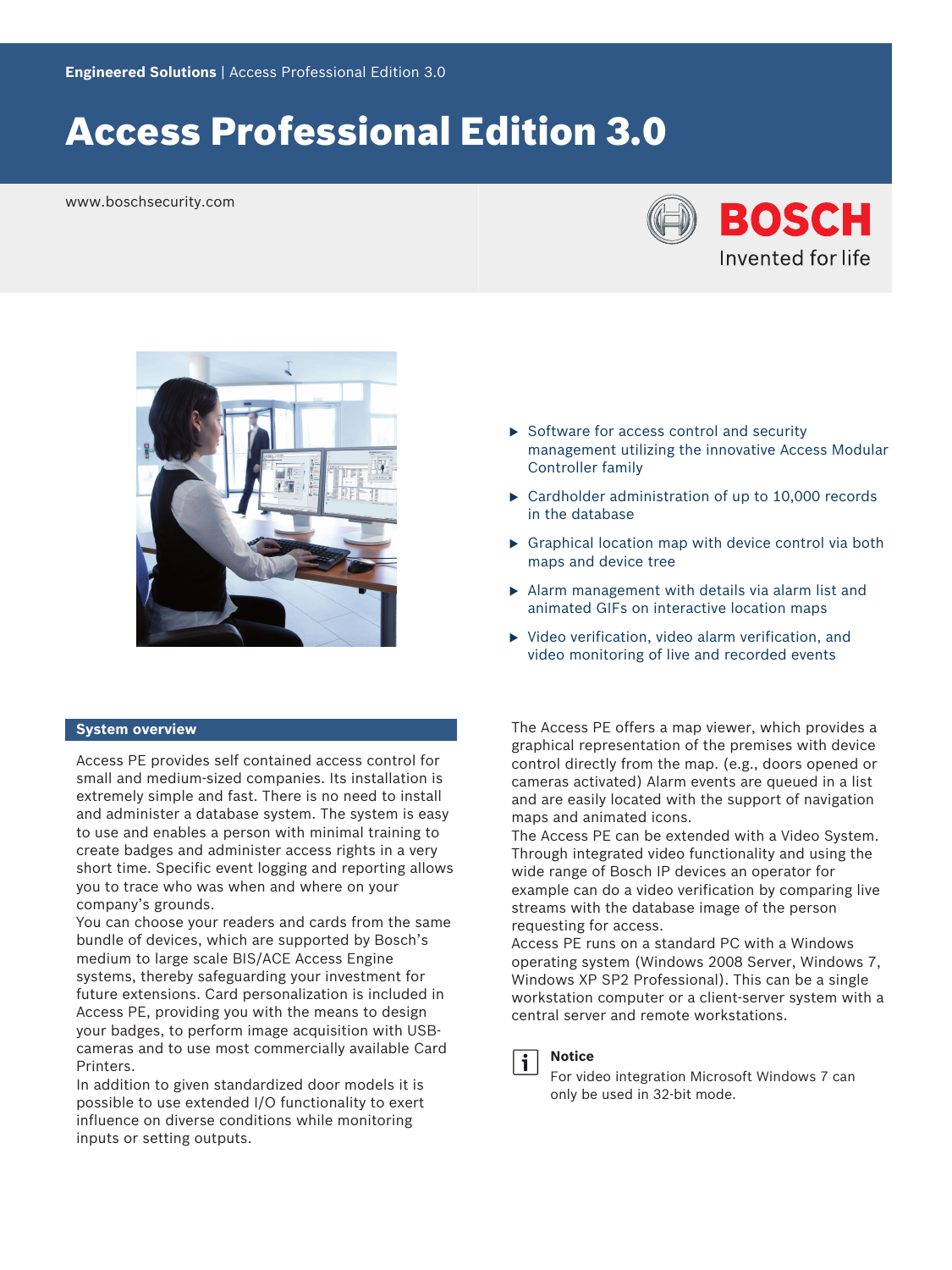### **Functions**



#### Pos. Description

- 1 Server with Access Software
- 2 Workstations
- 3 Printer
- 4 AMC2 access controller
- 5 Reader
- 6 Door strikes

#### **Access Control**

The Access PE system, along with AMC access controllers, offers the following features:

- A wide range of pre-defined and self-explaining door models allow fast and easy hardware configuration through one-click selection of the door type, such as standard door, turnstile, elevator, with entrance / exit reader, and so on.
- Real-time activation of reader and cardholder configurations in the access controllers.
- Time zone support for AMC allows installations across different time zones.
- Time schedules for time-based access permission defined per weekday including the definition of extra days, holidays, etc..
- Time schedules for automatic activation/deactivation of cardholder settings, such as access rules, pin codes and so on.
- Time schedules for automatic activation/deactivation of system settings, such as setting door status to permanent open from 9 a.m. to 5 p.m.
- Online swipe verification via database image automatically provided through access request.
- Three PIN code types can be used for persons:
	- Verification PIN with alarm code feature
	- Identification PIN substitudes a card
	- IDS-PIN to arm special areas
- Choose between the following access modes
	- Card only – PIN only
	- PIN or card
- Temporary activation/blocking of cardholders, either
	- manually or time controlled.
- Definable input fields for cardholder information.
- Anti-Passback
- Card personalization for importing cardholder images and creating your individual corporate badge designs printable on standard card printers.
- Up to three cards can be assigned to a person.
- Creation of an acknowledgment of receipt together with the print of the picture and the badge design.
- Creation of logical areas, which could be single rooms, groups of rooms, whole floors or parking lots, where access control points could be assigned to.
- Full archival and restoral of system data.
- Using the Bosch controller family AMC digital and monitored I/Os for additional control and monitoring functions or easy intrusion features.
- Supported languages:
	- English
	- German
	- Dutch
	- Polish
	- Simplified Chinese
	- Russian
	- Spanish
	- Portuguese (Brazil)
- Detailed event log for recording access events.
- Integrated filter- and reporting features.
- Export into standard CSV-format for further processing.
- Comprehensive online help



#### **Alarm management**

The Access PE alarm list shows all incoming alarms to the operator. Alarms can be accepted by the operator. In case of an alarm, the location map will be displayed. The icon of the device that triggered the alarm is highlighted by animation.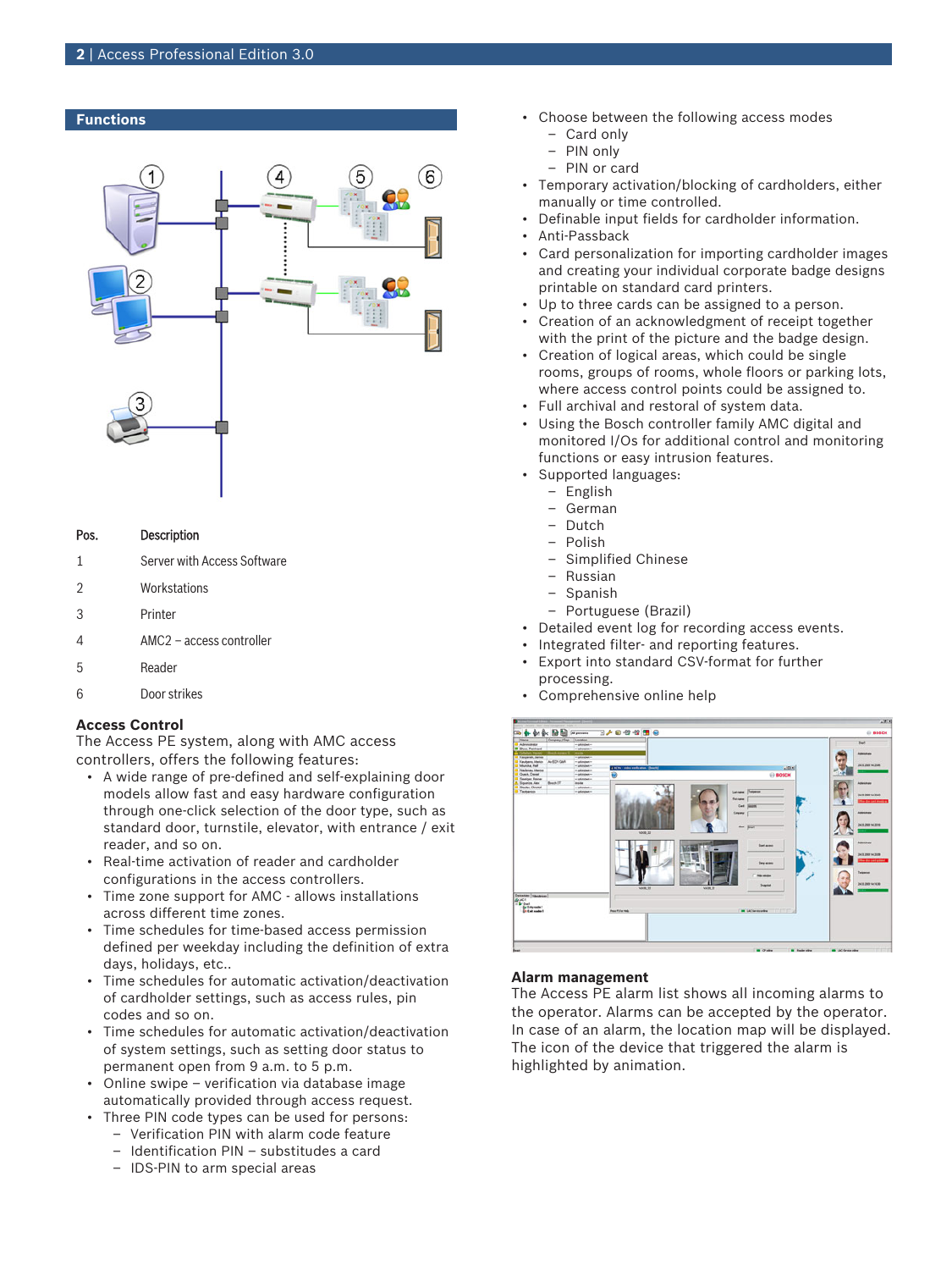

- 1. Map tree
- 2. Active location map
- 3. Device control from the map
- 4. Alarm list with event information (incl. video)
- 5. Device tree

### **Optional features**

The optional features listed below can be added to meet specific customer requirements. They are usable with the Access PE base system, but require additional licenses.

# **Video**



Pos. Description

Additional to the positions in the first system overview the video

| components are included now. |         |
|------------------------------|---------|
|                              | Cameras |

8 DVR or encoder

Entrances from special interest can be equipped with additional video devices providing different options. The integrated video functionality in Access PE allows to assign up to five cameras to a door, each to be used as an ID or surveillance camera. With video verification the security level is raised by comparing the person's database image with a live stream while the environment can be observed for tail-gating or possible threats.

Any violation, such as door open time exceeds, will provide alarm images for further investigation. Storage of those alarm images and retrieval of alarm archives using Bosch video storage systems are supported as well.



In the case of alarm events, video cameras provide live images to the operator, ensuring a proper response. Image streams can be recorded for later analysis or used as evidence. The recorded streams are linked in the logbook for fast and accurate retrieval. Additional functionalities are:

- Alarm verification providing live images caused through typical alarms around a door.
- Video playback from archives reporting on access requests or alarm situation with minimum search time.
- Live video can be selected from single camera or 2x2 matrix (quad mode).

# **Parts included**

#### Access PE ISO image

- Access Professional Edition Software
- Card Personalization Software
- Quick start guide
- Documentation

The Access PE ISO image download available in the Bosch Security Systems online product catalog.

### **Technical specifications**

| Max, number of active cardholders | 10,000                                                                         |
|-----------------------------------|--------------------------------------------------------------------------------|
| Cards/person                      | up to $3$                                                                      |
| PIN codes                         | 4 to 8 digits                                                                  |
| PIN code types                    | <b>Verification PIN</b><br><b>Identification PIN</b><br>Arming PIN<br>Door PIN |
| Access modes                      | Card only<br>PIN only<br>PIN or card                                           |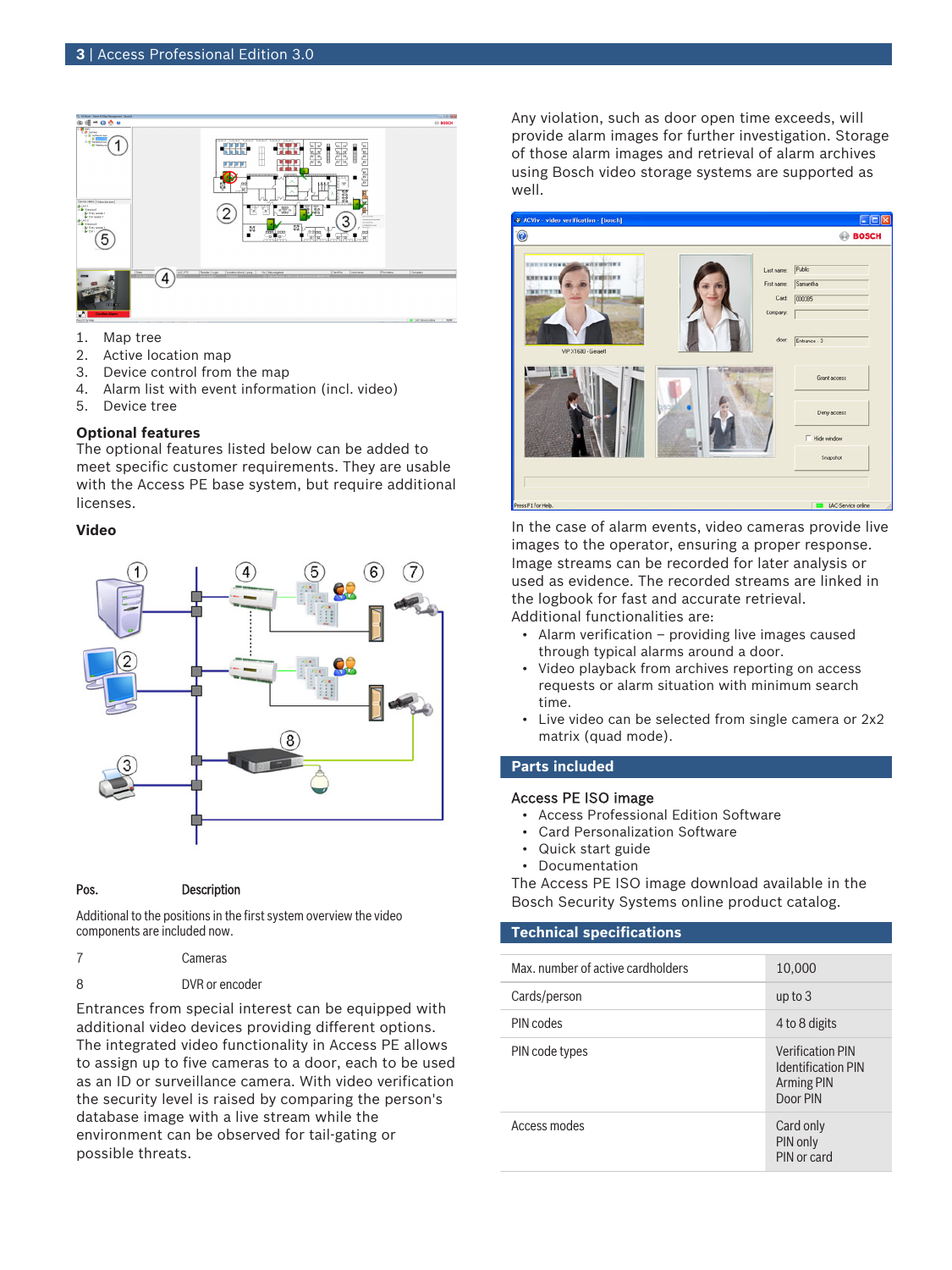| Card enrollment                             | <b>USB</b> enrollment<br>devices<br><b>AMC</b> connected<br>readers |
|---------------------------------------------|---------------------------------------------------------------------|
| Max. number of time profiles                | 255                                                                 |
| Max, number of access authorizations        | 255                                                                 |
| Max. number of area/time authorizations     | 255                                                                 |
| Max. number of access authorizations groups | 255                                                                 |
| Max. number of readers                      | 128                                                                 |
| Max, number of remote workstations          | 16                                                                  |
| Max. number of I/O extension boards per AMC | $\mathbf{1}$                                                        |
| Mapviewer                                   |                                                                     |
| Max. number of maps                         | 128                                                                 |
| Max, number of devices                      | 64/map                                                              |
| Max. map links                              | 64/map                                                              |
| Max. map size                               | 2 MB                                                                |
| Map viewer formats                          | JPEG, Bitmap, PNG                                                   |
| Video                                       |                                                                     |
| Max. number of cameras                      | 128                                                                 |
| Identification camera                       | 1/entrance                                                          |

| Identification camera    |                           | 1/entrance          |
|--------------------------|---------------------------|---------------------|
| Surveillance cameras     |                           | up to $4$ /entrance |
|                          | Back surveillance         | 2/entrance          |
|                          | <b>Eront surveillance</b> | 2/entrance          |
| Alarm and logbook camera |                           | 1/entrance          |
|                          |                           |                     |

# **Ordering information**

# **Access PE - Basic License**

1 Client, 16 Readers, 2,000 Cards Order number **ASL-APE3P-BASE**

# **Access PE - Extended License**

2 Clients, 64 Readers, 10,000 Cards Order number **ASL-APE3P-BEXT**

#### **Access PE - Reader Expansion License**

Additional 16 readers – highest limit per system: 128 readers Order number **ASL-APE3P-RDR**

# **Access PE - Client Expansion License**

One additional client – highest limit per system: 16 clients

Order number **ASL-APE3P-CLI**

# **Access PE - Video Activation License** Enables video with 16 channels Order number **ASL-APE3P-VIDB**

**Access PE - Video Expansion License**

Additional 16 channels – highest limit per system: 128 channels

Order number **ASL-APE3P-VIDE**